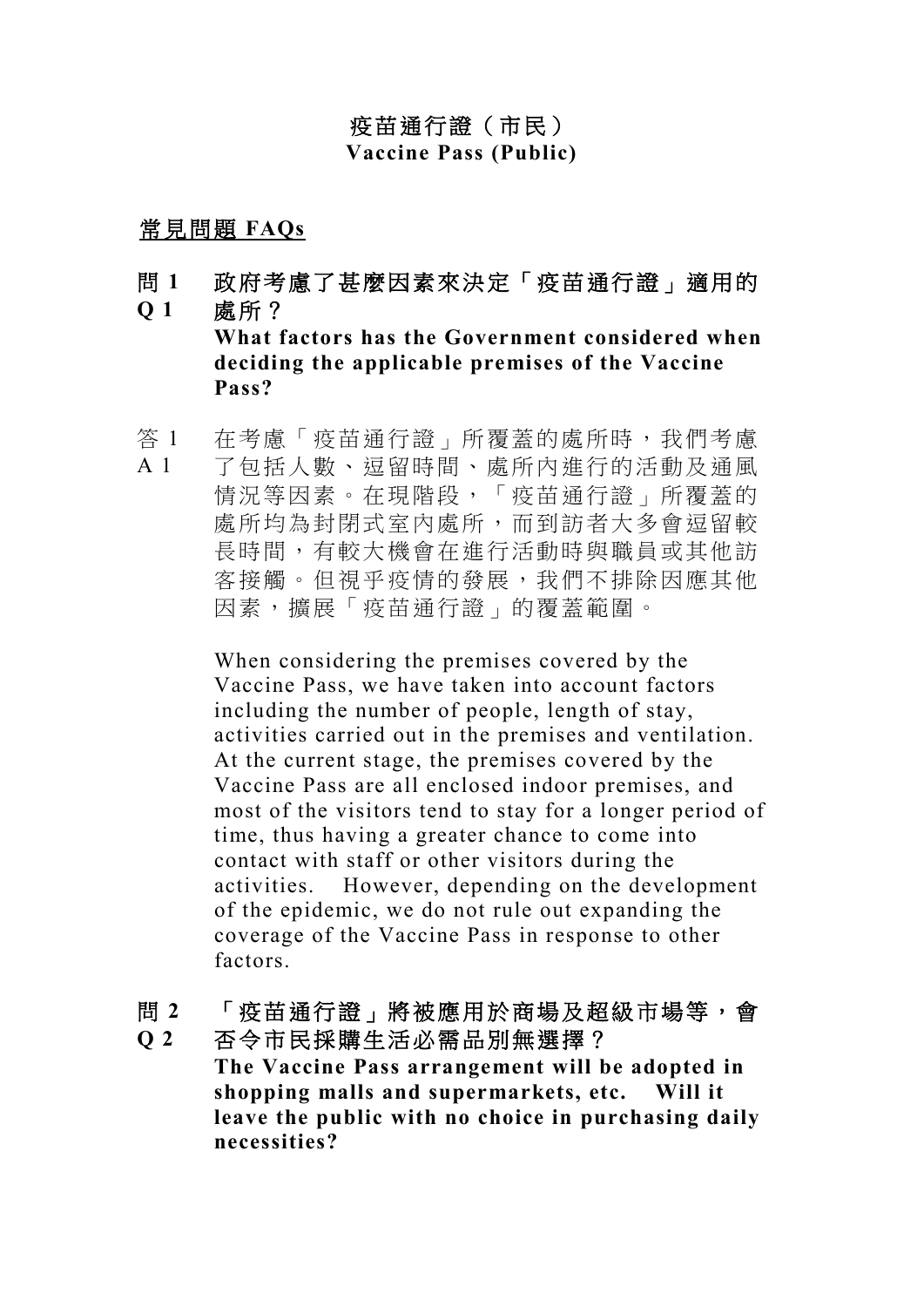答 2  $A$  2 接種新冠疫苗能夠有效保護患者患上重症和死亡的 科學證據已經不容置疑。正如之前多次強調,我們 有迫切需要盡快提升疫苗接種率,以有效保障市民 的健康,保護我們的醫療系統,以及讓市民的生活 盡快回復正常。現時香港已有超過九成市民接種第 一針,政府亦已提供充足時間讓市民接種疫苗。市 民如果仍然選擇不接種疫苗,他們的日常生活必然 會受到影響。

> 政府早於一月中已公布實施「疫苗通行證」相關日 子,政府已給予市民充足時間接種疫苗。

Scientific evidence shows that COVID-19 vaccination is highly effective in preventing severe illnesses and deaths from COVID-19 is beyond doubt. As the Government has stressed many times before, there is an urgent need to increase the vaccination rate as soon as possible to safeguard the public's health, protect our healthcare system, and resume the public's normal daily lives as soon as possible. Currently more than 90% of Hong Kong residents have received first dose of the vaccine, and the Government has provided sufficient time for the public to get vaccinated. If the public still choose not to get vaccinated, their daily lives will inevitably be affected.

The Government has announced the implementation date of the Vaccine Pass since mid-January. The Government has given the public sufficient time to get vaccinated.

#### 問 **3** 「疫苗通行證」會否適用於公共交通工具?

### **Q 3 Will the Vaccine Pass be applicable to public transport?**

- 答 3 「疫苗通行證」在第一階段暫時不適用於公共交通
- A 3 工具。因為市民日常都要使用公共交通工具,但如 日後疫情更嚴峻,我們已有法律基礎因應情況落實 「疫苗通行證」於公共交通工具。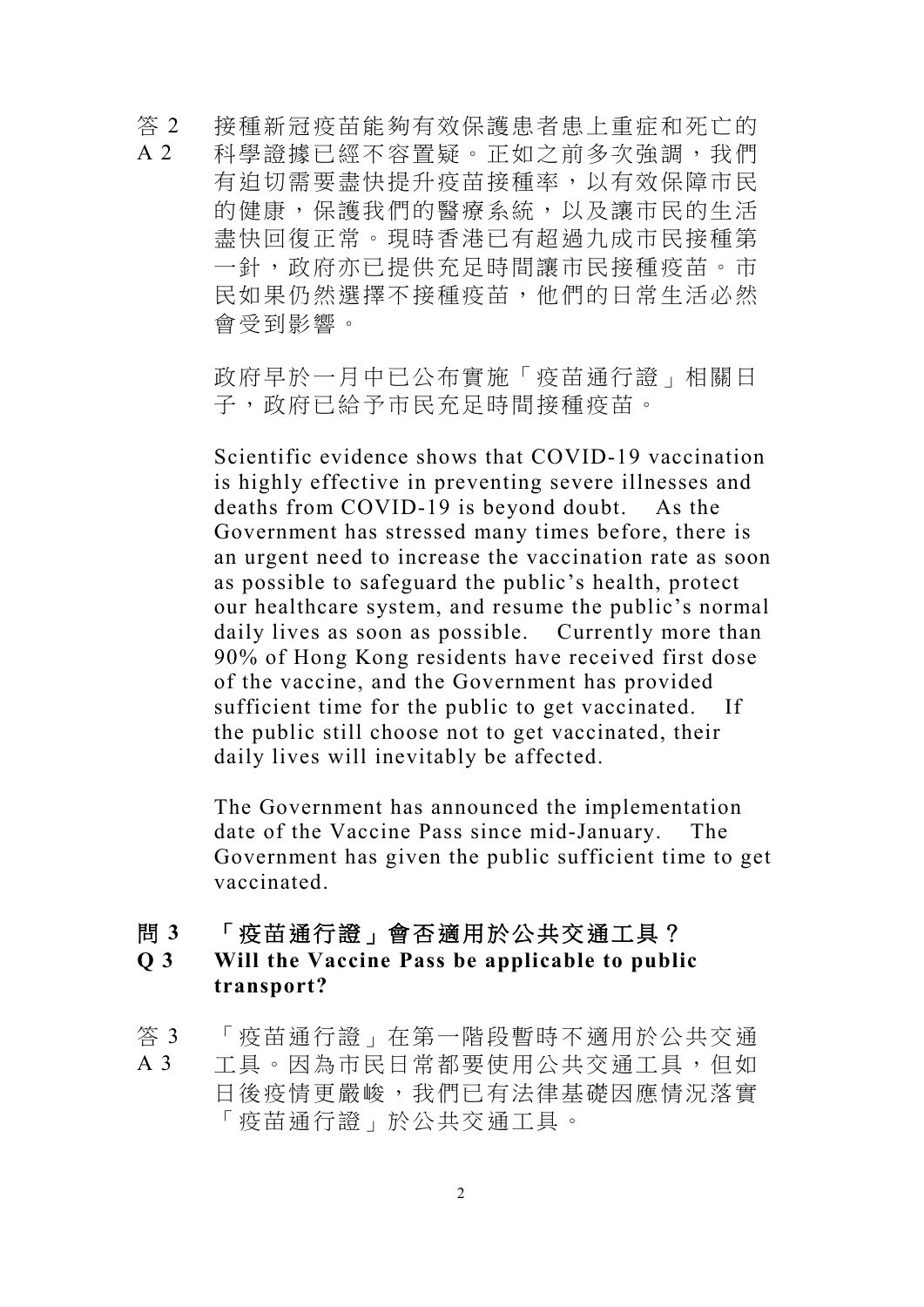我們會密切留意「疫苗通行證」的落實情況,香港 的疫情發展和疫苗接種進度,不排除會在下一階段 擴闊「疫苗通行證」的適用範圍。

The Vaccine Pass is not applicable to public transport in the first phase since the public will be using public transport on a daily basis. However, if the epidemic becomes more severe in the future, we would have the legal basis to implement the Vaccine Pass in public transport according to the situation.

We will closely monitor the implementation of the Vaccine Pass, Hong Kong's epidemic development, and the vaccination progress and we do not preclude extending the applicable area of the Vaccine Pass in the next phase.

#### 問 **4 Q 4** 因健康原因而不適合接種疫苗的人士能否獲得豁 免?

# **Are there any exemptions for people who are medically unfit to receive vaccination?**

答 4 A 4 因健康原因而不適合接種疫苗的人士,若持有醫生 簽發的「新冠疫苗接種醫學豁免證明書」(豁免證 明書),則可獲豁免接種疫苗進入受「疫苗通行 證」規管的處所。為標準化及統一安排,衞生署已 制定豁免證明書範本供醫生使用。豁免證明書的預 設有效期為 90天,最長為 180天,實際有效期由醫 生根據臨床情況決定。

> Persons who are medically unfit to receive vaccination may enter Vaccine Pass regulated premises if they obtain the COVID-19 Vaccination Medical Exemption Certificate (Exemption Certificate) issued by doctors. With a view to standardising and aligning arrangements, the Department of Health (DH) has produced a template of the Exemption Certificate for use by doctors. The default validity period of the Exemption Certificate is 90 days, with the longest being 180 days. The actual validity period will be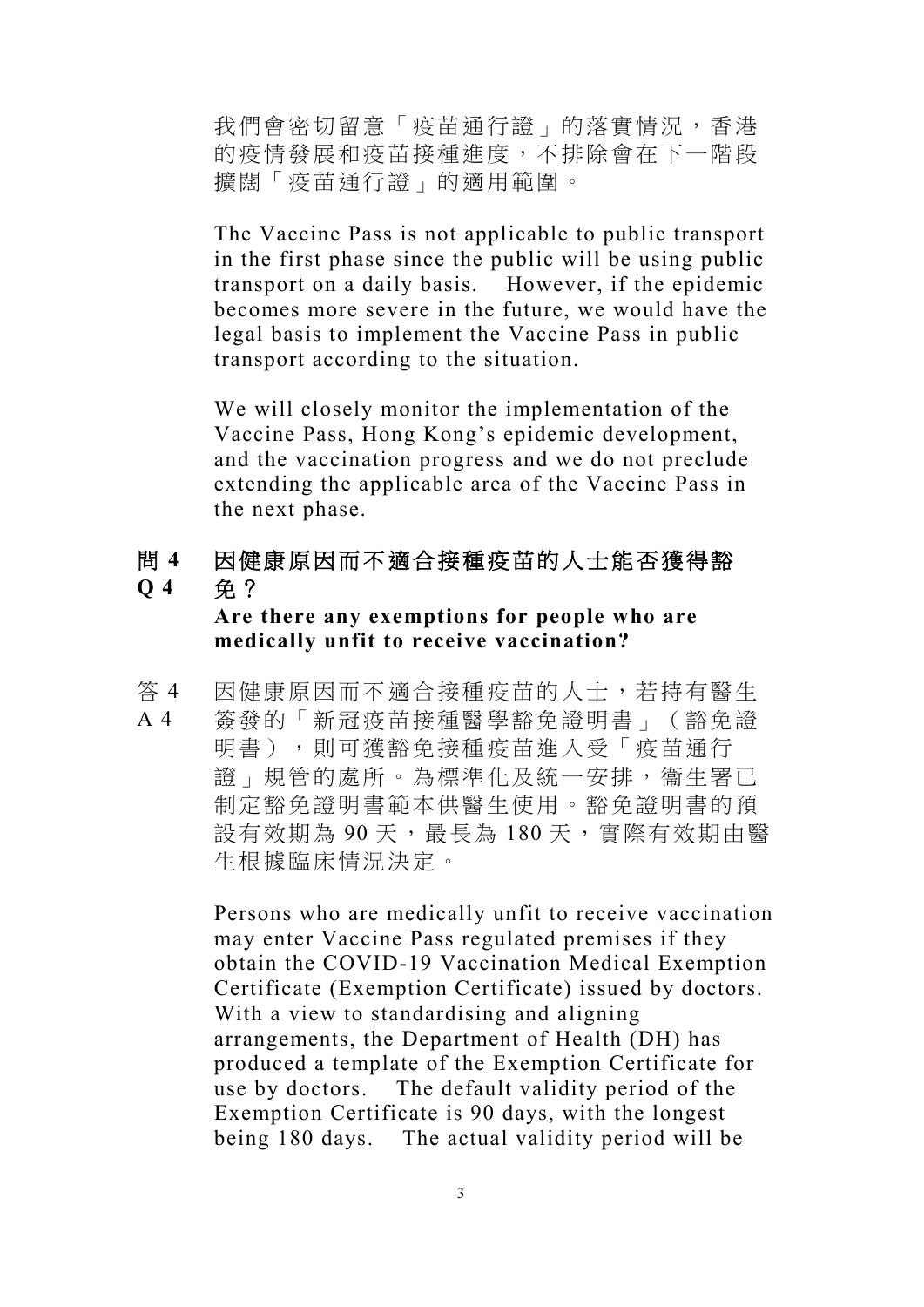decided by the doctor having regard to clinical conditions.

問 **5 Q 5** 如我現時持有豁免證明書,可在豁免證明書失效後 享有過渡期以接種「疫苗通行證」安排下的要求劑 量嗎? **If I currently hold an Exemption Certificate, is there a transitional period for me to receive the required dosage under Vaccine Pass after the** 

**Exemption Certificate expires?**

答 5 A 5 在現時「疫苗通行證」的安排下,並沒設有關於豁 免證明書失效後的過渡期。持有豁免證明書的人士 在豁免證明書失效後,需已接種適用於相關人士的 「疫苗通行證」要求劑量,方可繼續使用「疫苗通 行證」。例如就持有豁免證明書而尚未接種疫苗的 非康復人士而言,他們在豁免證明書失效及第三階 段「疫苗通行證」實施後,須接種至少兩劑疫苗, 才可繼續使用「疫苗通行證」。

> Under the current Vaccine Pass arrangement, there is no transitional period relevant to the expiry of Exemption Certificate. Persons who hold the Exemption Certificate are required to receive the required dosage applicable to the relevant persons under Vaccine Pass after the Exemption Certificate expires, in order to continue to use Vaccine Pass. For example, for non-recovered persons who hold the Exemption Certificate and had not been vaccinated, they are required to receive at least two doses of vaccine after the expiry of their Exemption Certificates and the commencement of the third stage of Vaccine Pass, in order to continue to use Vaccine Pass.

問 **6 Q 6** 新冠肺炎康復者應如何出示康復或感染證明,以進 入主動查核「疫苗通行證」處所? **How can a COVID-19 recovered person present his/her proof of recovery or infection in order to enter premises subject to active checking under**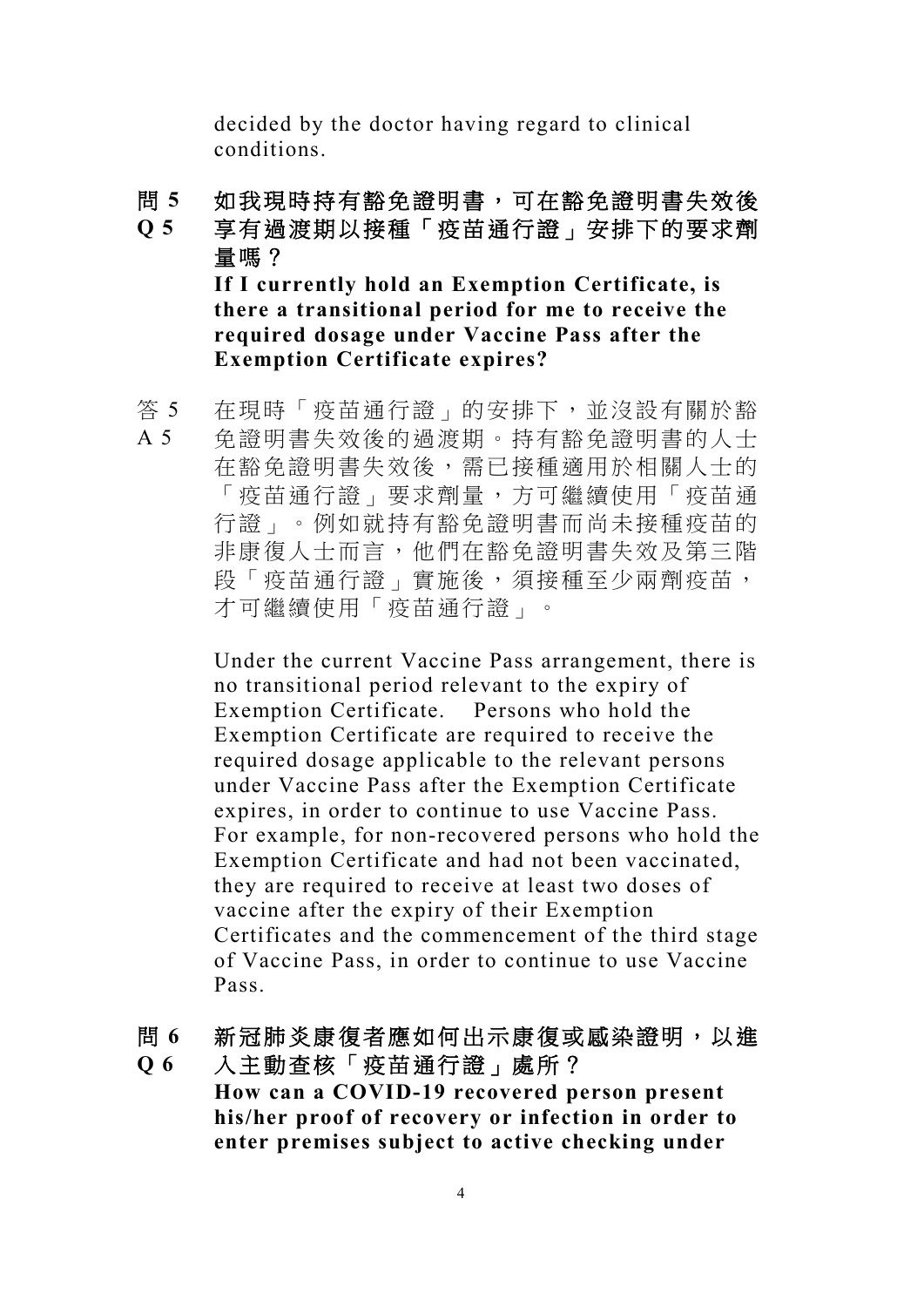## **Vaccine Pass?**

答 6 A 6 為便利康復人士使用「疫苗通行證」,康復人士可 通過 2019 冠狀病毒病電子疫苗接種及檢測紀錄系統 ([www.evt.gov.hk](http://www.evt.gov.hk/))下載「康復紀錄二維碼」。康復 人士亦可選擇以「智方便」或最新版本的「醫健 通」流動應用程式下載「康復紀錄二維碼」。

> 經由上述網址下載「康復紀錄二維碼」的人士需提 供香港身份證號碼、身份證簽發日期及出院或陽性 檢測結果日期的月份以作身分認證。至於只持有出 生證明書或其他身分證明文件的人士則需提供出生 證明書或相關身分證明文件號碼、出生日期及出院 或陽性檢測結果日期的月份。

> 衞生署現時發出的隔離令上亦會附有「康復紀錄二 維碼」。

To facilitate the use of the Vaccine Pass by recovered persons, they may download the Recovery Record QR Code through the COVID-19 Electronic Vaccination and Testing Record System ([www.evt.gov.hk](http://www.evt.gov.hk/)). Recovered persons can also choose to download the Recovery Record QR Code using "iAM Smart" or the latest version of "eHealth" mobile applications.

Persons who download the Recovery Record QR Code via the aforementioned website are required to provide the number and date of issue of their Hong Kong identity card, and month of discharge from hospital or positive test result for identification. Persons who hold only a birth certificate or other identity documents need to provide the number of their birth certificate or the relevant identity document, date of birth and month of discharge from hospital or positive test result for downloading the Recovery Record QR Code.

Currently, isolation orders issued by DH also include the Recovery Record QR Code.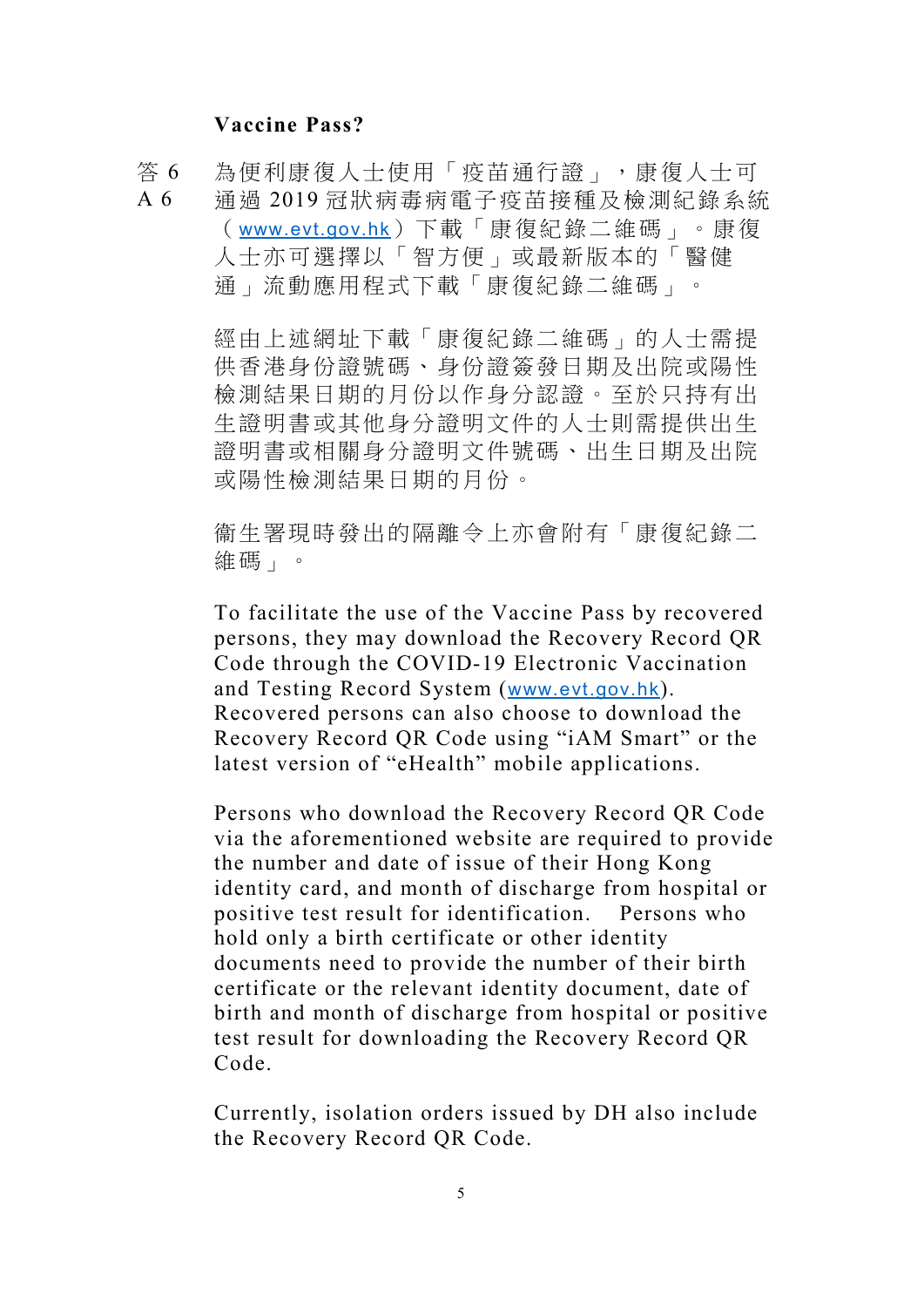- 問 **7** 政府如何處理醫生拒發豁免證明書的情況?
- **Q 7 How will the Government handle the situation where a doctor refuses to issue an Exemption Certificate?**
- 答 7 A 7 衞生署已向私家醫生發出指引,列明不適合接種疫 苗的醫學原因。根據外國及本地經驗,大部分人都 適合接種本港現時提供的兩種疫苗。另外,醫生只 會在證實相關人士並不適合接種科興及復必泰兩種 疫苗後,才發出豁免證明書。

DH has issued guidelines to private doctors listing out the medical reasons for being unfit to receive vaccination. According to overseas and local experience, most people are suitable to receive the two COVID-19 vaccines currently available in Hong Kong. Doctors will issue the Exemption Certificate only after verifying that the persons concerned are unfit to receive both the CoronaVac and Comirnaty vaccines.

#### 問 **8** 懷孕及哺乳期婦女能否獲得豁免?

#### **Q 8 Would pregnant or lactating women be exempted?**

答 8 A 8 香港提供的復必泰和科興疫苗對預防 2019 冠狀病毒 病重症和死亡情況高度有效,能為接種人士提供有 效保護,免於感染後出現併發重症甚至死亡。數據 顯示,相比起非懷孕人士,懷孕婦女於感染新型冠 狀病毒病後有較高機會出現嚴重併發症,出現早產 的風險增加兩倍,而圍產期的死亡率亦增加約 50%。研究表明接種新冠疫苗可降低孕婦住院和死 亡風險,並與非懷孕婦女一樣有效。根據藥廠的最 新建議,懷孕婦女及哺乳期婦女均可接種香港提供 的復必泰和科興疫苗。

> The Comirnaty and the Sinovac vaccines available in Hong Kong are highly effective in preventing severe disease and death and can provide effective protection to vaccinated persons, reducing the chance of serious complications or even deaths in case of infection.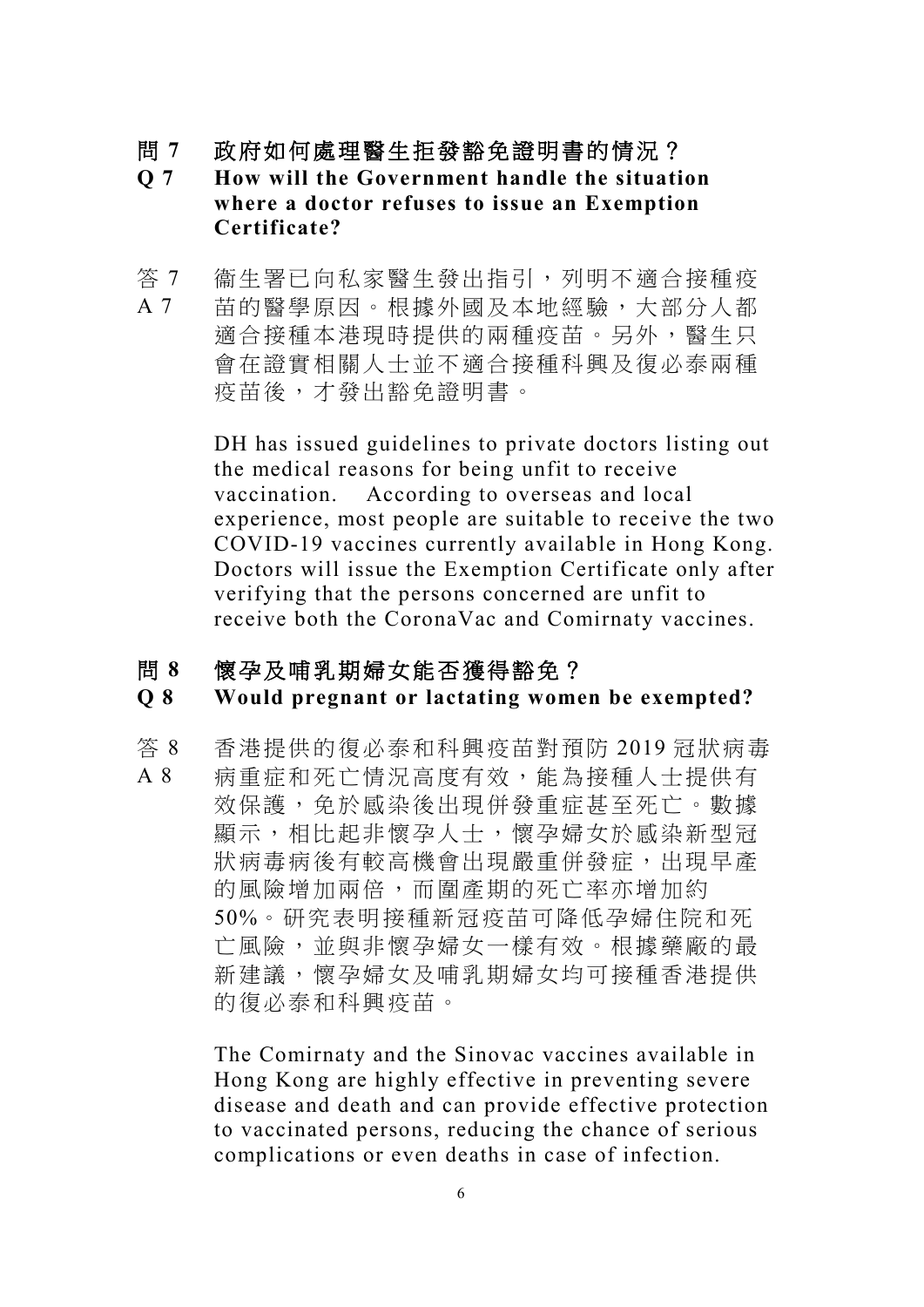Data has shown that comparing with the general public, pregnant women are at a higher risk of developing severe disease from COVID-19 infection, increasing the risk of preterm birth by 2 fold. The risk of death during the perinatal period also increases by about 50%. Researches have indicated that receiving COVID-19 vaccine can reduce the risk of hospitalisation and death of pregnant women and it is as effective as towards non-pregnant women. According to the latest recommendations of manufacturers, pregnant and lactating women can receive the Comirnaty and the Sinovac vaccines available in Hong Kong.

問 **9** 兒童能否獲得豁免?

#### **Q 9 Would children be exempted?**

- 答 9 考慮到12 歲以下的兒童在近日始開展疫苗的接種,
- A 9 他們現階段會被豁免於「疫苗通行證」的要求。

Considering the vaccination for children under the age of 12 has just started recently, they will be exempted from the Vaccine Pass requirement at this stage.

問 **10** 有何情況可在「疫苗通行證」的安排下獲得豁免?

## **Q 10 Under what circumstances can an exemption be granted under the Vaccine Pass arrangement?**

- 答 10 顧及一些特殊情況,規例中加入了豁免條文。如市
- A 10 民進入相關處所的目的純粹是購買或領取外賣食物 或飲料、交付或領取物品、進行必需的修理工作、 接受疫苗接種、診治或指明檢測、接受必要的政府 服務(例如申領牌照等)、參與法律程序或具合法 權限或合理辯解等情況,將會獲得豁免。

就合理辯解而言,如個別人士必需通過相關處所才 能到達居所、工作/就學地點、停車場或公共交通工 具上落客點,亦可以在政策原意下獲視為不遵守有關 規定的合理辯解,但上述安排並不適用於在相關處 所內工作的人士。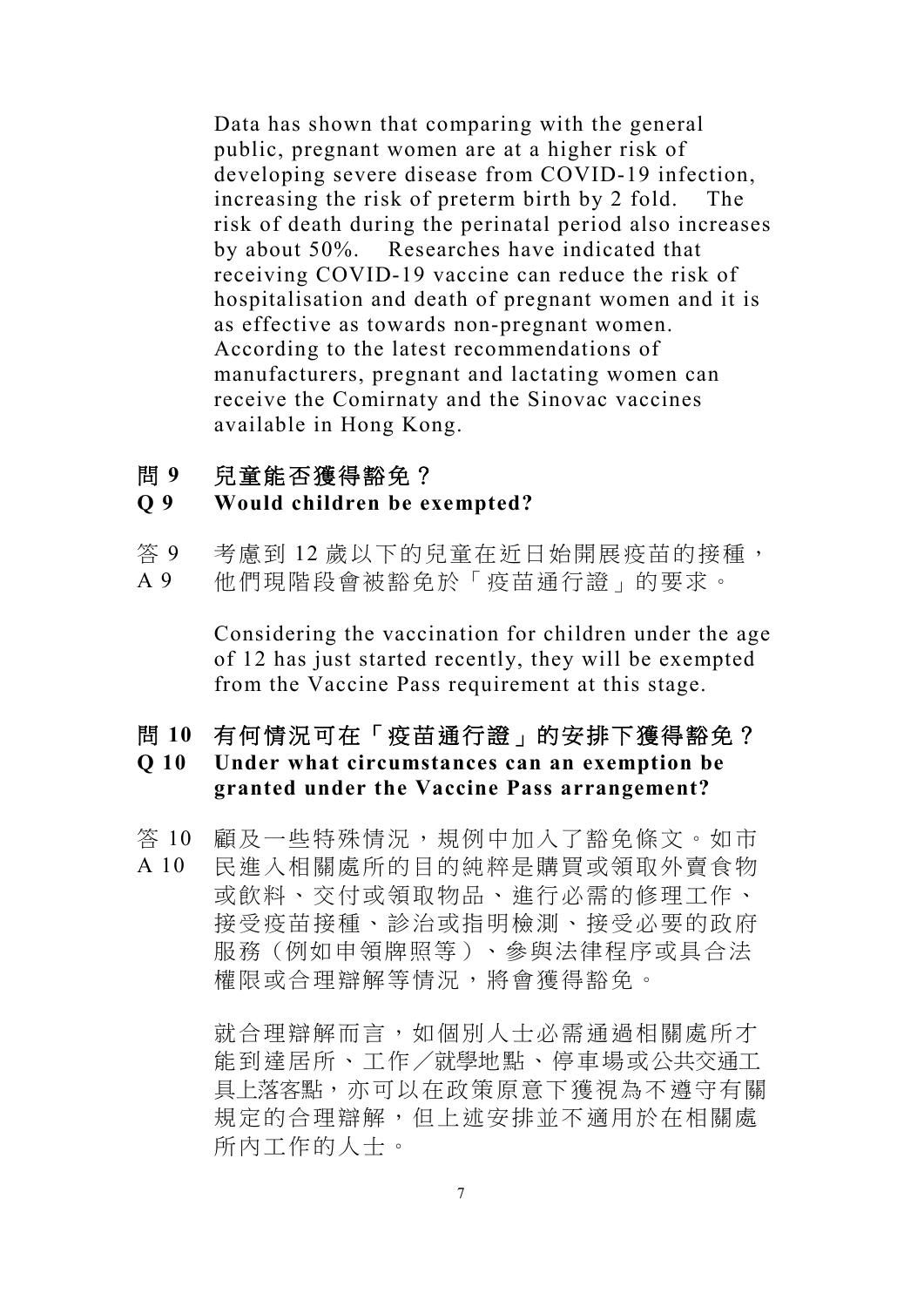每一個個案的處理將根據實際情況而定。我們會在 有關執法指引中提醒執法人員需留意的相關因素。

Taking into account certain special circumstances, exemption provisions have been added to the Regulation. The person will be exempted if he/she enters the specified premises only for placing an order for takeaway of food or drink, or taking such food or drink, delivering or picking up an article, performing necessary repairs, receiving vaccination or medical treatment, or undergoing a specified test, receiving essential government service (e.g. applying for licence), participating in legal proceedings, or has lawful authority or reasonable excuse, etc.

With regard to reasonable excuse, if an individual has to go through the relevant premises to reach his residence, place of work/education, carpark, or dropoff/pick-up points of public transport, it can also be considered a reasonable excuse under the policy intent for not complying with the relevant requirements, but the above arrangement does not apply to those who work in the relevant premises.

The handling of each case will be determined on a case-by-case basis. We will remind law enforcement officers of relevant factors to be aware of in the enforcement guidelines.

問 **11** 政府如何執行「疫苗通行證」的措施?

### **Q 11 How does the Government implement the Vaccine Pass measures?**

- 答 11 政府已根據《預防及控制疾病(疫苗通行證)規
- A 11 例》發出「疫苗通行證指示」,要求到訪指明處所 人士需按指明方式接種疫苗,否則不得進入或身處 相關處所。

因應不同種類處所的人流及運作模式,檢查疫苗接 種紀錄的安排在不同種類的處所在查核上會有所不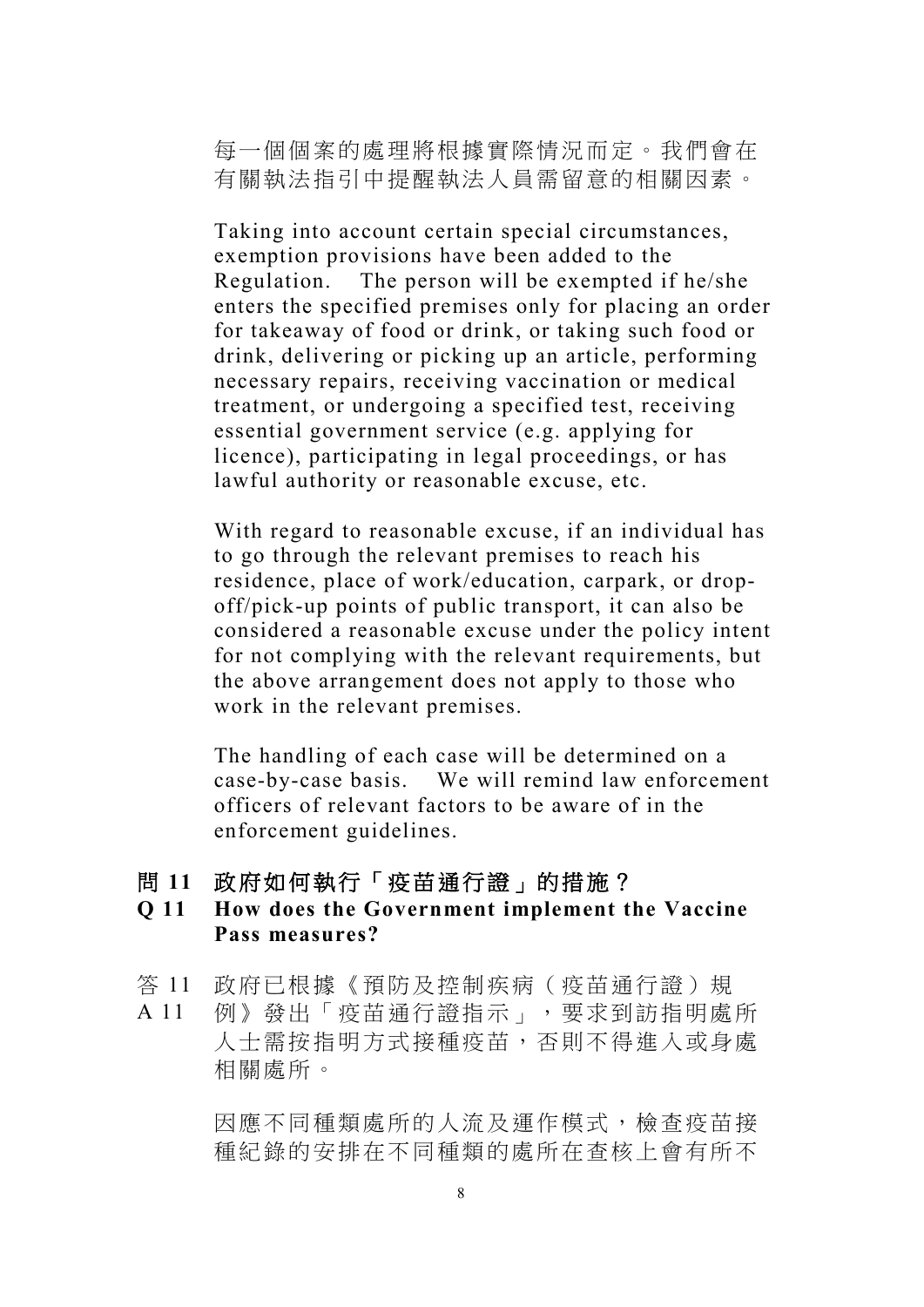同。人流量較大的處所(例如商場、百貨公司、超 市、街市或市集)將實施「被動查核」模式,市民 進入相關處所時並不需要主動出示疫苗接種紀錄, 我們不排除獲授權的執法人員可能會在相關處所進 行隨機抽查,市民必須因應執法人員的要求,出示 疫苗接種紀錄。

處所負責人如違反指示下的要求,一經定罪,可被 判處第 5 級罰款及監禁 6 個月。而到訪者若違反規 定,可被票控定額罰款 5 000 元或被判處第 3 級罰 款。

In accordance with the Prevention and Control of Disease (Vaccine Pass) Regulation, the Government has issued a Vaccine Pass Direction, requiring persons visiting specified premises to be vaccinated in the specified manner, otherwise they are not allowed to enter or stay in the relevant premises.

Having regard to the public traffic and mode of operation of different types of premises, the implementation of the checking arrangements of vaccination record will be different for different types of premises. Passive checking of Vaccine Pass will be implemented in premises with higher traffic (such as shopping malls, department stores, supermarkets, markets). Members of the public do not need to take the initiative to show their vaccination records when entering the relevant premises. We do not preclude that authorized law enforcement officers may conduct random inspections at relevant premises. Individuals must produce vaccination records at the request of the law enforcement officers.

Operators of the premises who contravene the requirements under the direction are liable on conviction to a fine at level 5 and to imprisonment for 6 months. Visitors who contravenes the requirements can be subject to a fixed penalty of \$5,000 or a fine at level 3.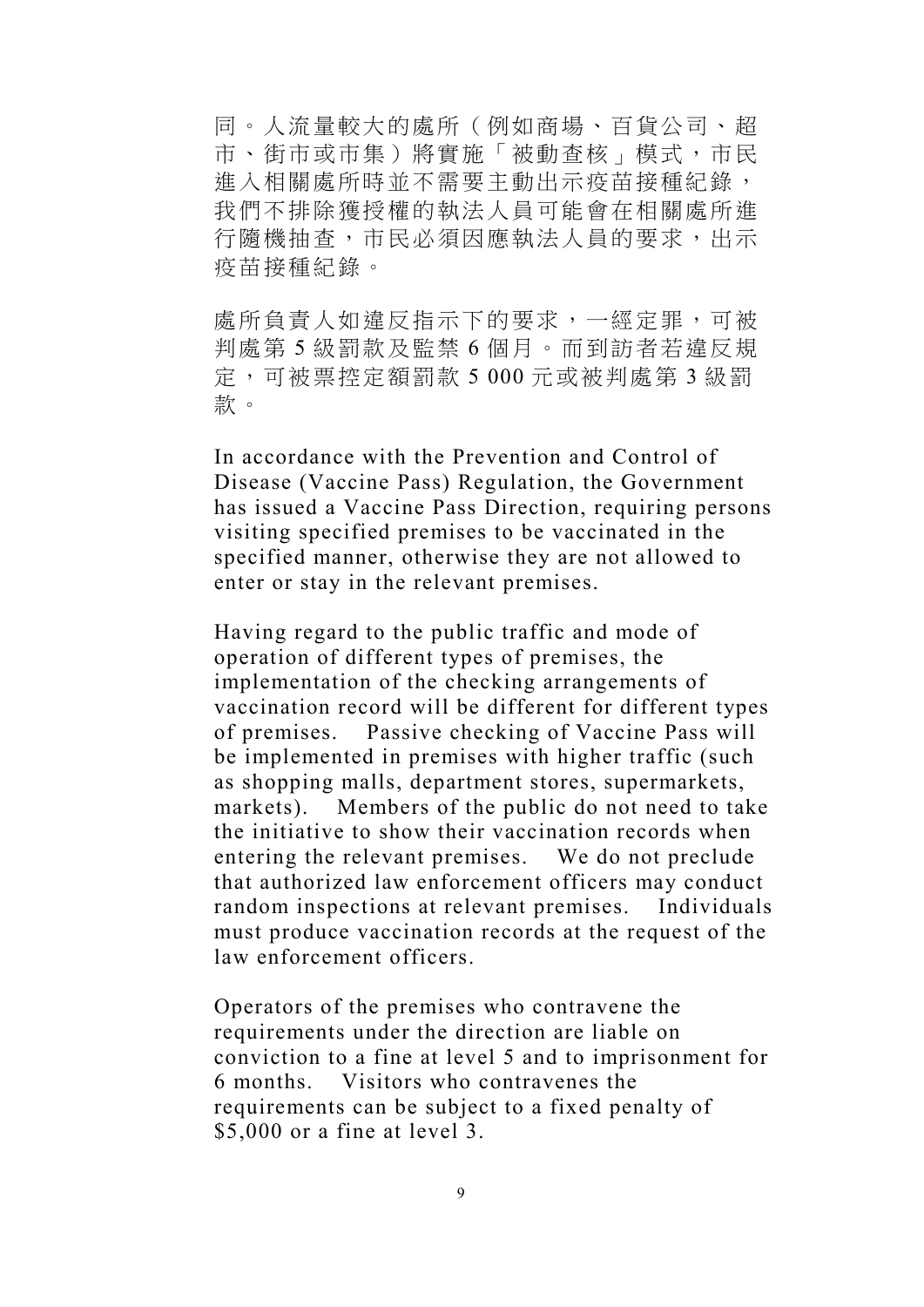- 問 **12** 「疫苗通行證」實施的具體時間表為何?
- **Q 12 What is the specific implementation timetable for the Vaccine Pass?**
- 答 12 就「疫苗通行證」指明處所適用的疫苗接種要求之
- A 12 具體時間表,請參閱附表一**:**  [https://www.coronavirus.gov.hk/pdf/vp\\_t1\\_CHI.pdf](https://www.coronavirus.gov.hk/pdf/vp_t1_CHI.pdf)。

For the dosage schedule of vaccination requirements applicable to Vaccine Pass specified premises, please refer to **Table 1:**  [https://www.coronavirus.gov.hk/pdf/vp\\_t1\\_ENG.pdf](https://www.coronavirus.gov.hk/pdf/vp_t1_ENG.pdf)).

- 問 **13** 香港「疫苗通行證」適用於其他國家嗎?
- **Q 13 Can Hong Kong's Vaccine Pass be used in other countries?**
- 答 13 不同國家的「疫苗護照」計劃下的接種標準不同。
- A 13 市民必需先了解當地要求。

There are different vaccination standards under "vaccine passport" scheme of different countries. Members of the public should learn about the requirements of their destinations.

- 問 **14** 追蹤辦如何找出密切接觸者?
- **Q 14 How do the Contact Tracing Offices locate close contacts?**
- 答 14 市民在反掃疫苗通行證二維碼時,「驗證二維碼掃
- A 14 瞄器」會以加密及雜湊方式記錄已部份遮蓋的個人 身份證明文件號碼及姓名。當有感染個案發生時, 追蹤辦會要求及授權處所上載「驗證二維碼掃瞄 器」內的掃瞄紀錄。通過與市民在政府登記的接種 等紀錄所生成的雜湊進行比對,便可辨別密切接觸 者身分及其聯絡方式,更準確和迅速進行追蹤密切 接觸者的工作。

When members of the public present their Vaccine Pass QR code for scanning, the "QR Code Verification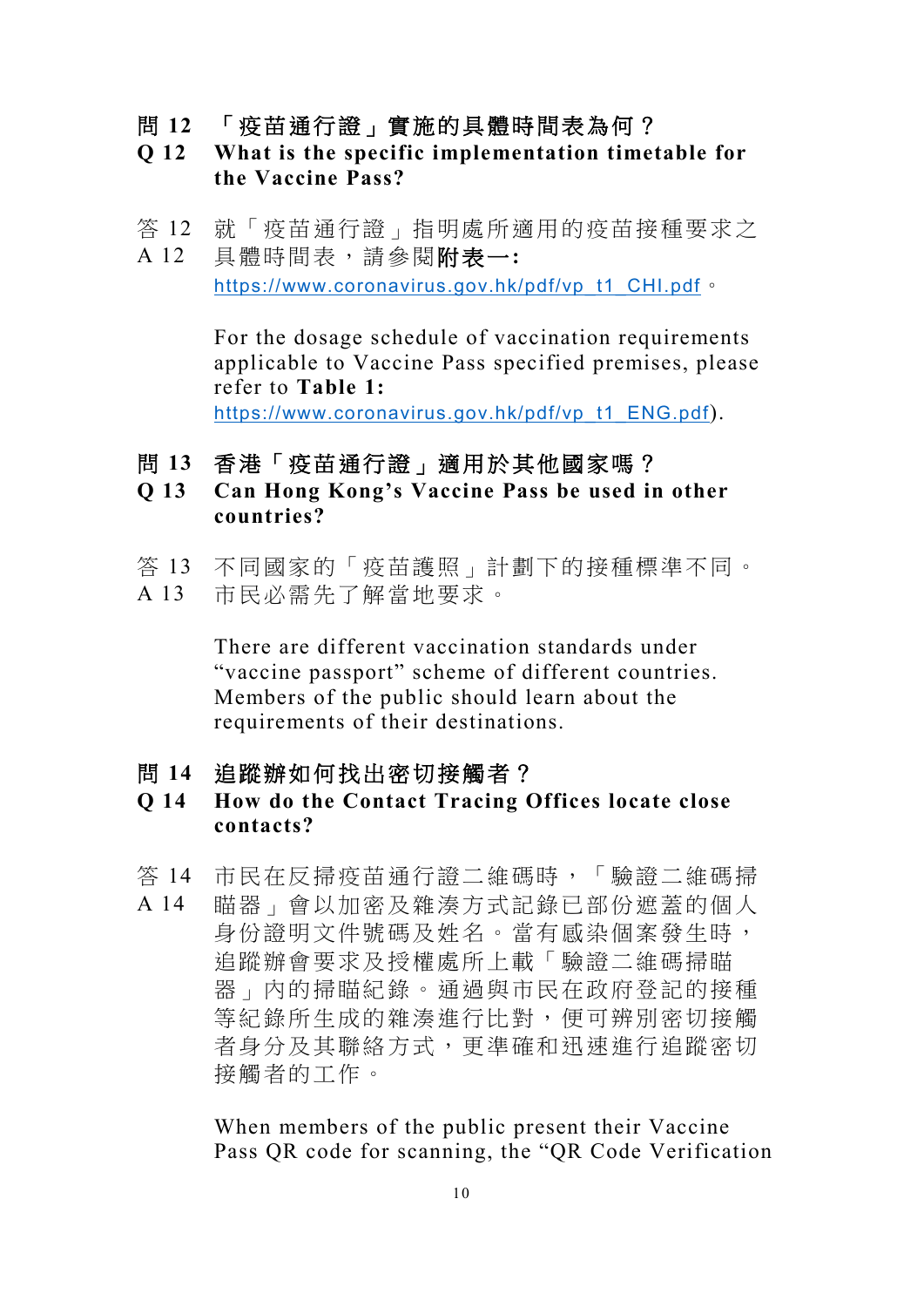Scanner" will record the partially masked number of personal identification document and name in an encrypted and hashed manner. When there are infection cases, the Contact Tracing Offices will require and authorise premises to upload the scanned record of the "QR Code Verification Scanner". By comparing it with the hashed vaccination and other records registered by members of the public in the Government, close contacts and their contact methods can be identified in order to conduct contact tracing more accurately and quickly.

# 問 **15** 我只在進入處所時進行反掃,並沒有離開的紀錄,

**Q 15** 如何確定我是密切接觸者? **My QR code is only scanned when entering the premises without a leaving record. How to ascertain that I am a close contact?**

- 答 15 當追蹤辦聯絡你的時候,你可以提交「安心出行」
- A 15 的紀錄予追蹤辦人員準確掌握離開時間,從而判別 是否屬於密切接觸者。

When the Contact Tracing Offices contact you, you can submit the "LeaveHomeSafe" record to staff members of the Contact Tracing Offices to accurately determine the time of leaving in order to determine whether you are a close contact.

- 問 **16** 我必須在政府每次更新「驗證二維碼掃瞄器」時同
- **Q 16** 時更新「安心出行」才可以進行反掃嗎? **When the Government updates the "QR Code Verification Scanner", am I required to update "LeaveHomeSafe" at the same time to perform the scanning process?**

答 16 不是。根據「疫苗通行證指示」,處所掌管人有責

A 16 任定期更新及使用最新版本的「驗證二維碼掃瞄 器」,而最新版本的掃瞄器可以兼容不同版本「安 心出行」內的「疫苗通行證」二維碼。但請留意, 如果你持有的二維碼是新推出類別,如最近推出的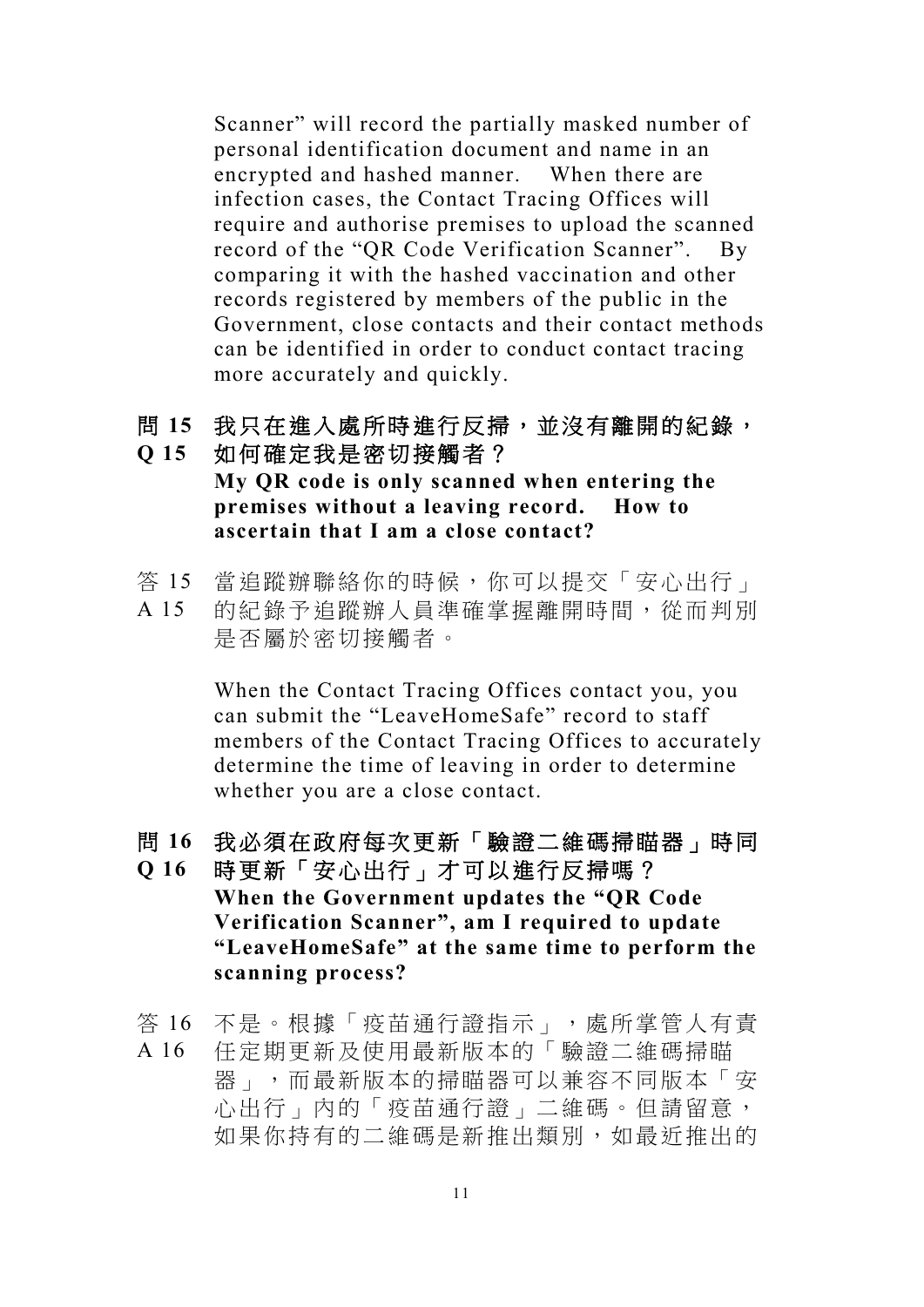「康復紀錄二維碼」,你需更新「安心出行」以支 援儲存新增的「疫苗通行證」二維碼類別。

No. According to the Vaccine Pass Direction, the person-in-charge of premises has the responsibility to regularly update and use the latest version of the "QR Code Verification Scanner" and the latest version of the scanner is compatible with the Vaccine Pass QR code of different versions of "LeaveHomeSafe". However, please note that if the QR code you are holding belongs to a new category, e.g. the Recovery Record QR Code introduced recently, you are required to update "LeaveHomeSafe" to support storing the new category of Vaccine Pass QR code.

## 問 **17** 第三階段「疫苗通行證」下是否必須接種第三劑疫 **Q 17** 苗才可進入食肆等指明處所?

**Is third dose a must for entering into specified premises like catering premises under stage three Vaccine Pass?**

答 17 不是。專家建議一般 18 歲或以上人士完成接種第二 A 17 劑疫苗後 3 個月後盡快接種第三針,而「疫苗通行 證」第三階段要求第二針後滿 6 個月須接種第三 針。即完成第二針接種但仍未到期接種第三針的市 民,仍然可以用原有的疫苗接種紀錄進入相關處 所。

> No. According to the experts, in general, individuals aged 18 years or above are recommended to receive the third dose as soon as 3 months after the second dose. Under stage three Vaccine Pass, an individual is required to receive the third dose after 6 months from second dose. Therefore, for those who have completed their second dose and yet to be due for third dose, their Vaccine Pass is still valid for entering the specified premises.

## 問 **18** 第五波期間曾受感染但沒有呈報,是否可不用打第 **Q 18** 三針?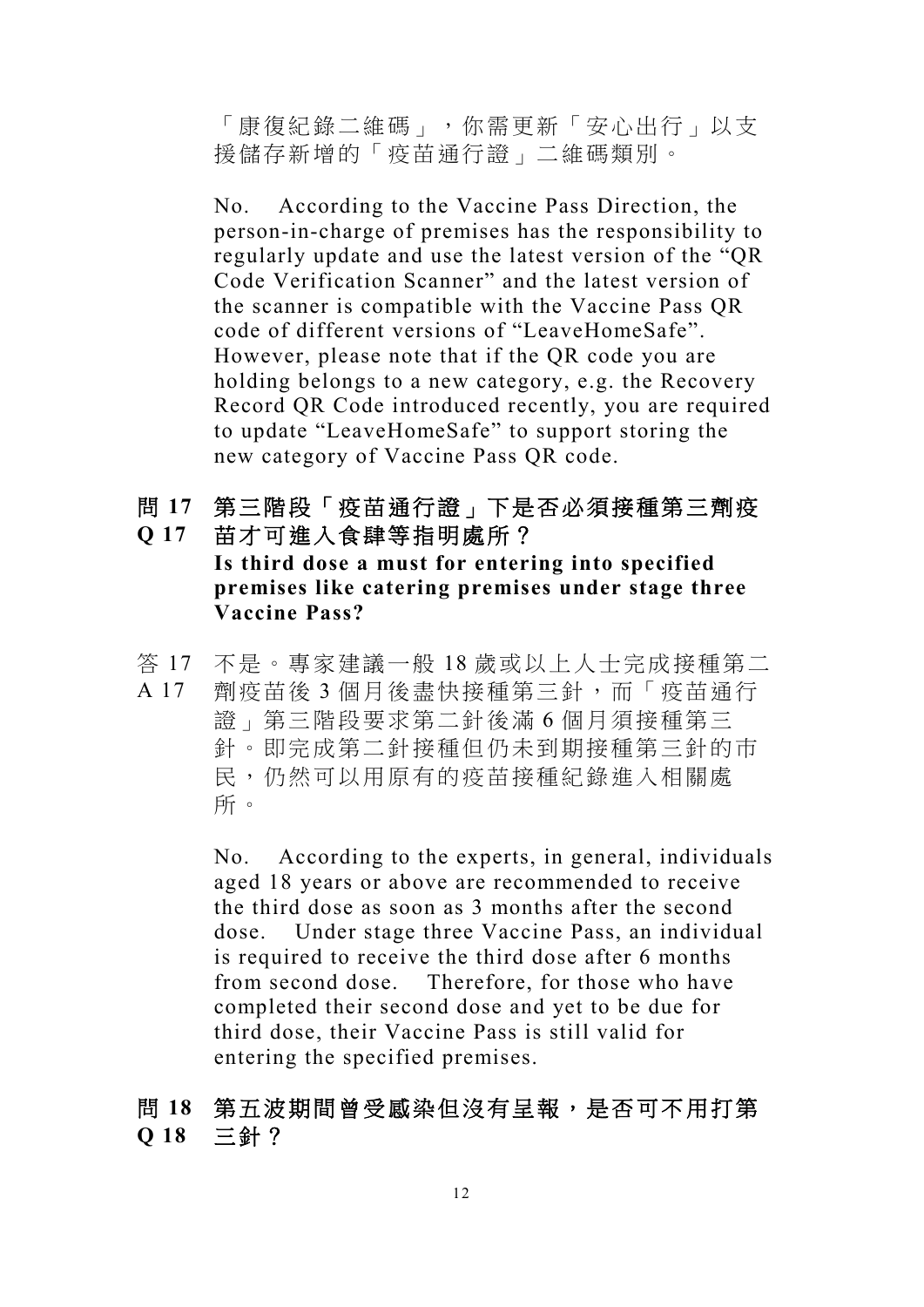**For those infected during the 5th wave but have not reported their infection to the authority, can they be exempted from the third dose requirement?**

- 答 18 不是,相關市民仍須於限期內接種第三劑疫苗。衞
- A 18 生署轄下聯合科學委員會認為,即使不清楚自己曾 否染疫,應跟沒有感染人士一樣接種新冠疫苗。

No. They still need to receive third dose following the deadline. According to the Joint Scientific Committee of DH, persons who are unsure if they had a previous COVID-19 infection should receive COVID-19 vaccine in the same manner as uninfected persons.

- 問 **19** 「疫苗通行證」下,已接種兩針人士(兒童、成
- **Q 19** 人、長者),何時接種第三針?若在 **5** 月 **31** 日仍未 到期接種第三針,是否不能使用「疫苗通行證」? **Under Vaccine Pass, for persons who had received two doses (children, adults, elderly), when should they receive the third dose? If they are not due for the third dose on May 31, are they still eligible for Vaccine Pass?**
- 答 19 專家建議一般 18 歲或以上人士完成接種第二劑疫苗 A 19 後三個月後盡快接種第三針。

在第三階段的「疫苗通行證」實施後(即由五月三 十一日起),就 12 歲或以上的非康復人士而言, 他 們在接種第二劑疫苗之後的六個月內,可使用疫苗 接種紀錄二維碼作為「疫苗通行證」。如他們接種 第二劑疫苗已超出六個月,則需要接種第三劑疫 苗,方能繼續使用疫苗接種紀錄二維碼作為「疫苗 通行證」。

「疫苗通行證」要求並不適用於 12 歲以下的兒童。

康復人士的疫苗接種要求則另有規定(詳情請參閱 此資訊圖表: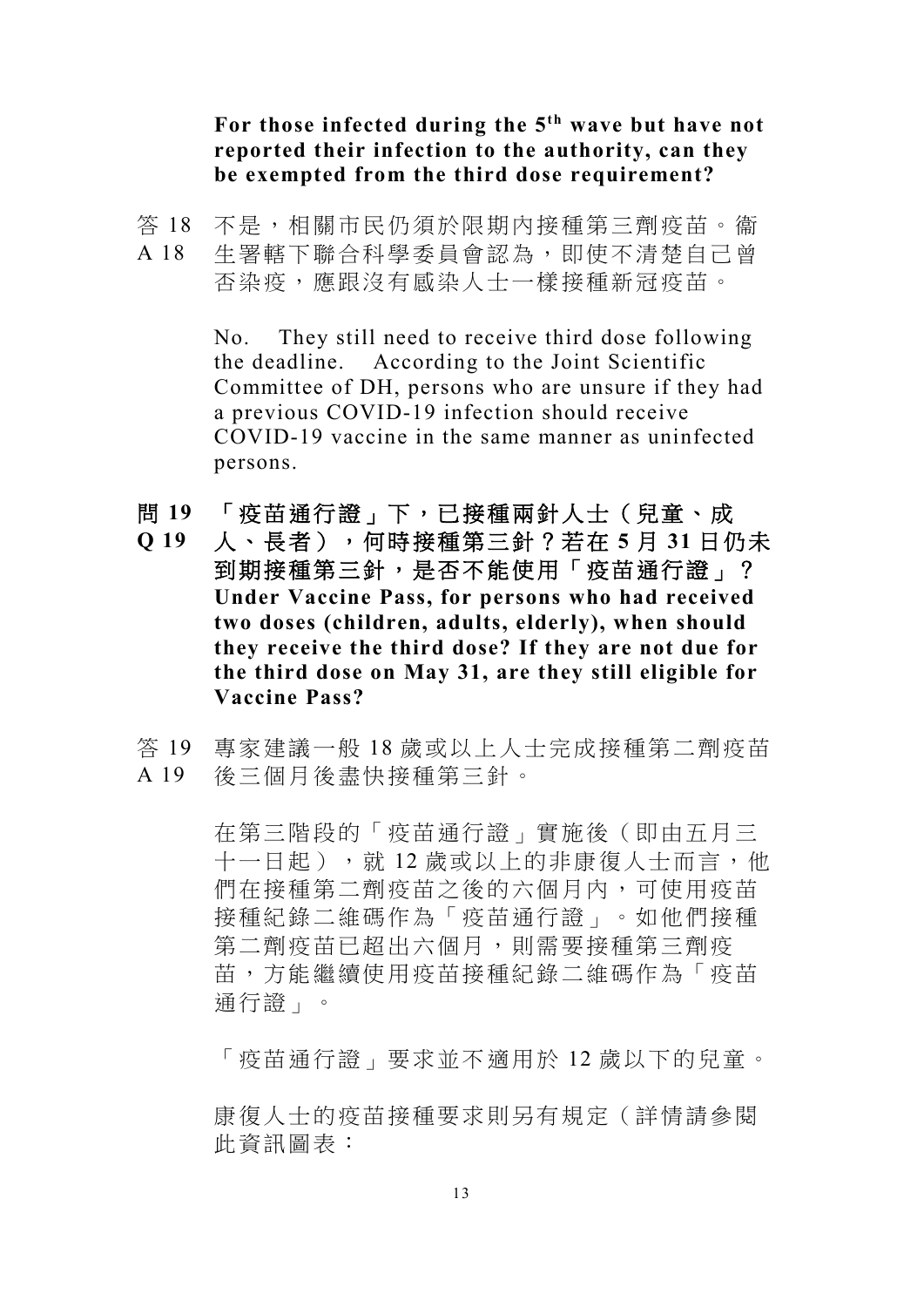[www.coronavirus.gov.hk/pdf/vp\\_t1\\_CHI.pdf](http://www.coronavirus.gov.hk/pdf/vp_t1_CHI.pdf)),  $\rightarrow \oplus \oplus m$ 言,他們在康復後六個月內,可使用康復紀錄二維 碼作為「疫苗通行證」。康復人士如在感染前已接 種第二或第三劑疫苗,無需額外接種疫苗,可在康 復紀錄二維碼到期後使用帶有康復身分的疫苗接種 紀錄二維碼作為「疫苗通行證」。

Generally speaking, experts recommend that persons aged 18 or above should receive the third dose of vaccine as soon as possible three months after receiving the second dose of vaccine.

After the commencement of the third stage of Vaccine Pass (i.e. starting from May 31), for non-recovered persons aged 12 or above, they may use the vaccination record QR code as the Vaccine Pass within six months of receiving the second dose. They are required to receive the third dose if it has been over six months from the second dose in order to continue to use the vaccination record QR code as the Vaccine Pass.

Vaccine Pass requirements are not applicable to children aged below 12.

Recovered persons are subject to separate vaccination requirements (please refer to this infographic for details: [www.coronavirus.gov.hk/pdf/vp\\_t1\\_ENG.pdf\)](http://www.coronavirus.gov.hk/pdf/vp_t1_ENG.pdf). Generally speaking, they may use the recovery record QR code as the Vaccine Pass within six months after recovery. If the recovered persons had received the second or third dose of vaccine before infection, they are not required to receive an additional vaccine dose. They may use the vaccination record QR code with recovery status incorporated as the Vaccine Pass after the recovery record QR code expires.

# 問 **20** 從未曾接種並曾確診人士,康復後需要接種多少針

## **Q 20** 才可滿足「疫苗通行證」要求?已接種兩針的長 者,確診並康復後,是否要再打第四針才可使用 「疫苗通行證」?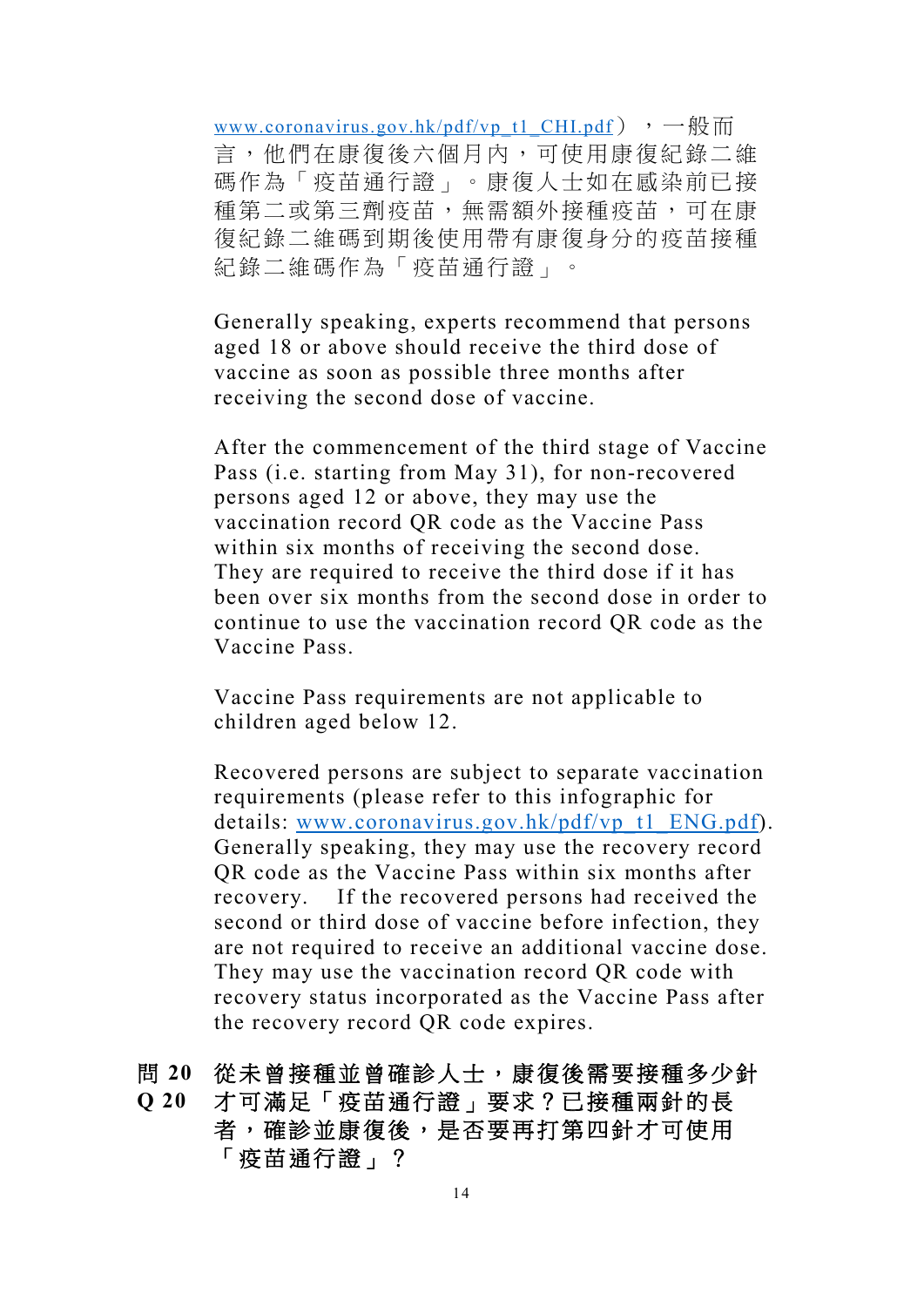**For persons who had been infected but not been vaccinated, how many doses are they required to receive to fulfil the Vaccine Pass requirements? For elderly who had received two doses, been infected and recovered, are they required to receive a fourth dose to use Vaccine Pass?**

答 20 A 20 所有康復人士在康復後六個月內,可使用康復紀錄 二維碼或帶有康復身分的疫苗接種紀錄二維碼作為 「疫苗通行證」。

> 康復紀錄二維碼有效期為六個月,康復人士如在感 染前未曾接種疫苗,需要在康復後六個月內(即康 復紀錄二維碼到期之前)接種第一劑疫苗,方能使 用帶有康復身分的疫苗接種紀錄二維碼作為「疫苗 通行證」。而他們亦需要在接種第一劑後六個月內 接種第二劑疫苗,才能在其後繼續使用「疫苗通行 證」。

> 康復人士(包括長者)如在感染前已接種第二或第 三劑疫苗,無需額外接種疫苗,可在康復紀錄二維 碼到期後使用帶有康復身分的疫苗接種紀錄二維碼 作為「疫苗通行證」。

以上接種要求同樣適用於康復後的長者。

All recovered persons may use the recovery record QR code as the Vaccine Pass within six months after recovery.

The recovery record QR code is valid for six months. If the recovered persons had not received vaccine before infection, they are required to receive the first dose of vaccine within six months after recovery (i.e. before the expiry of the recovery record QR code), in order to use the vaccination record QR code with recovery status incorporated as the Vaccine Pass. They are also required to receive the second dose of vaccine within six months of receiving the first dose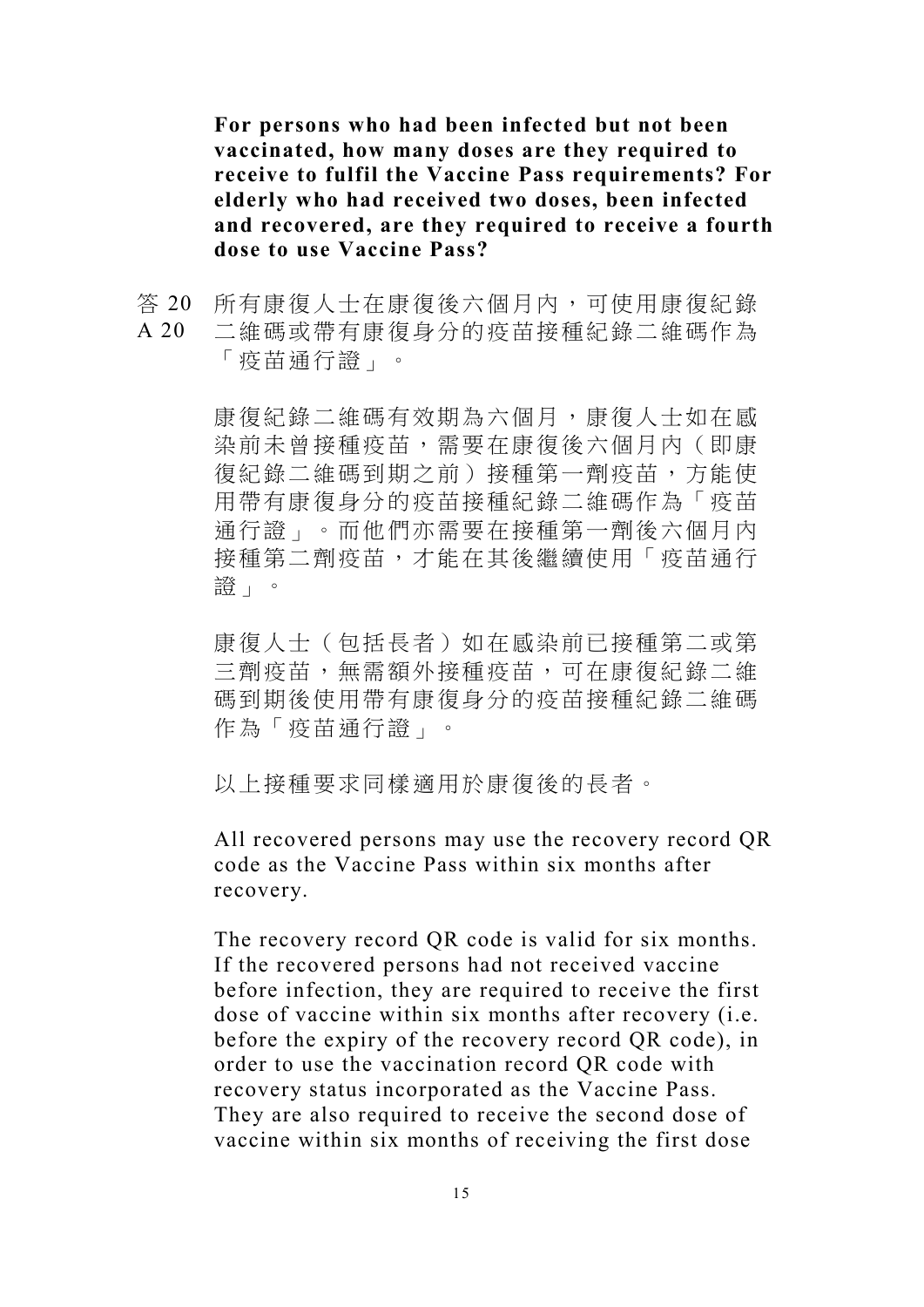in order to continue to use Vaccine Pass subsequently.

If the recovered persons (including elderly) had received the second or third dose of vaccine before infection, they are not required to receive an additional vaccine dose. They may use the vaccination record QR code with recovery status incorporated as the Vaccine Pass after the recovery record QR code expires.

The above vaccination requirements are also applicable to elderly after recovery.

- 問 **21** 接種兩針後確診並康復人士(成人),需要再打針
- **Q 21** 才能使用通行證?康復紀錄二維碼過期後,如何使 用「疫苗通行證」? **For persons (adults) who had been infected and recovered after receiving two doses, are they required to receive a further dose to use Vaccine Pass? After the expiry of the recovery record QR code, how can Vaccine Pass be used?**
- 答 21 A 21 康復人士如在感染前已接種第二或第三劑疫苗,無 需再接種疫苗,可在康復紀錄二維碼到期後使用帶 有康復身分的疫苗接種紀錄二維碼作為「疫苗通行 證」。

如相關康復人士的感染ロロ經呈報、核實並已存於 政府資料庫,他們可透過「醫健通」流動應用程式 或電子疫苗接種及檢測紀錄系統

([www.evt.gov.hk](http://www.evt.gov.hk/))重新下載帶有康復身分的疫苗 接種紀錄二維碼。電子疫苗接種及檢測紀錄系統近 期已加入新功能,除了支援「智方便」(iAM Smart)用戶下載疫苗接種紀錄,其他市民亦可在系 統網站直接核實個人身分以下載疫苗接種紀錄。

If the recovered persons had received the second or third dose of vaccine before infection, they are not required to receive an additional vaccine dose. They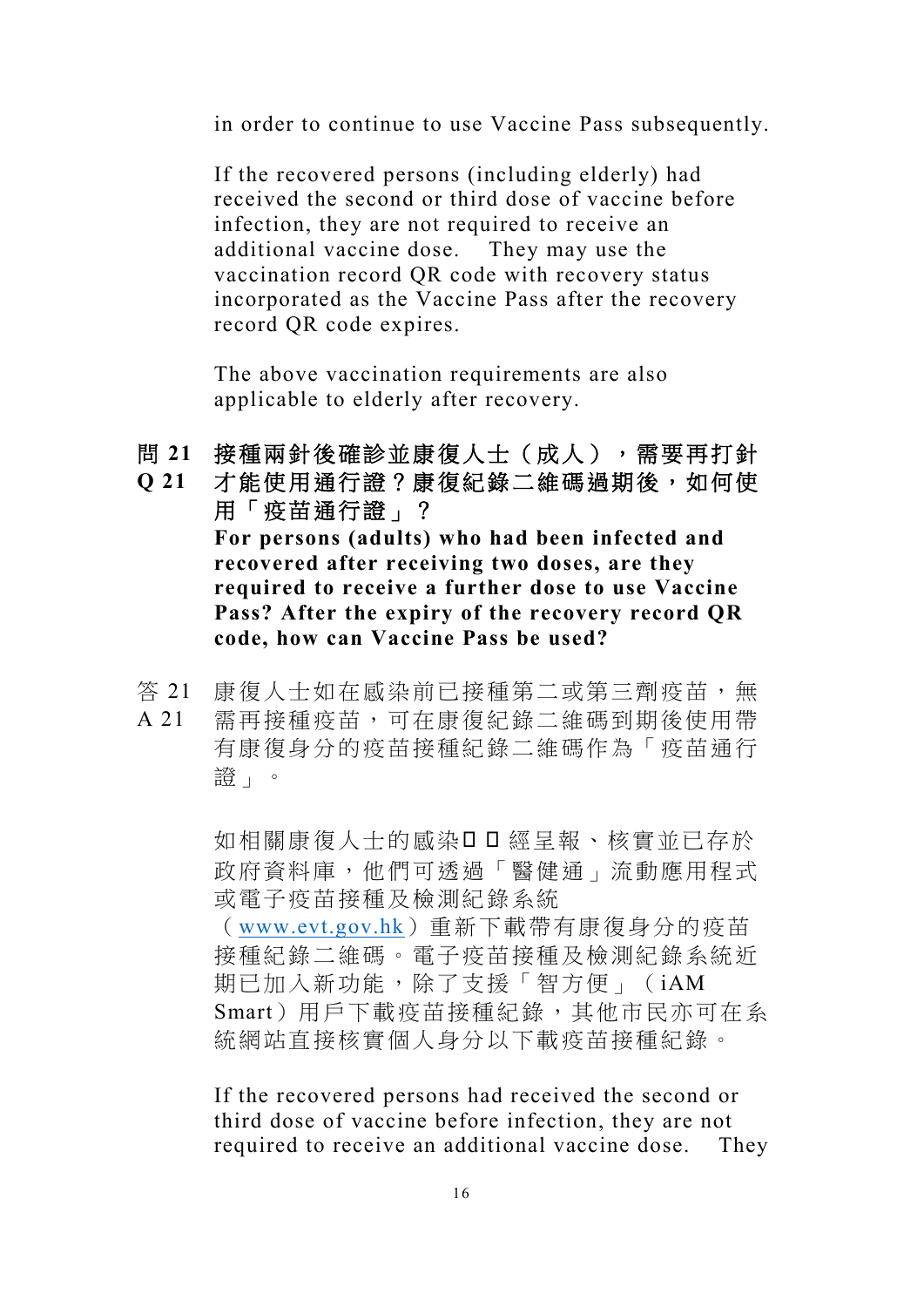may use the vaccination record QR code with recovery status incorporated as the Vaccine Pass after the recovery record QR code expires.

If the infection records of recovered persons are declared, checked and stored in the Government's database, they may download the vaccination record QR code with recovery status incorporated again through the "eHealth" mobile application or the Electronic Vaccination and Testing Record System [\(https://www.evt.gov.hk/portal/en/\)](https://www.evt.gov.hk/portal/en/). A new function is added to the Electronic Vaccination and Testing Record System recently. Apart from supporting "iAM Smart" users to download vaccination records, members of the public may also directly verify their personal identity at the system website to download the vaccination record.

- 問 **22** 非本地人士的「疫苗通行證」申請是怎樣的?非本 **Q 22** 地接種適用於疫苗通行證嗎?
- **What is the application process for the Vaccine Pass of non-local persons? Is non-local vaccination applicable to Vaccine Pass?**
- 答 22 有關非本地疫苗接種紀錄的申報安排,請參閱去年
- A 22 九月十四日及今年五月十九日發出的新聞公報 ([www.info.gov.hk/gia/general/202109/14/P20210914](http://www.info.gov.hk/gia/general/202109/14/P2021091400571.htm) [00571.htm](http://www.info.gov.hk/gia/general/202109/14/P2021091400571.htm) 及 [www.info.gov.hk/gia/general/202205/19/P2022051900](http://www.info.gov.hk/gia/general/202205/19/P2022051900485.htm) [485.htm](http://www.info.gov.hk/gia/general/202205/19/P2022051900485.htm))。

有關非本地康復紀錄及「臨時疫苗通行證」的申報 安排,請參閱五月四日發出的新聞公報 ([www.info.gov.hk/gia/general/202205/04/P20220504](http://www.info.gov.hk/gia/general/202205/04/P2022050400716.htm) [00716.htm](http://www.info.gov.hk/gia/general/202205/04/P2022050400716.htm))。

For the declaration arrangement of non-local vaccination record, please refer to the press release issued on September 14 last year and May 19 this year [\(www.info.gov.hk/gia/general/202109/14/P202109140](http://www.info.gov.hk/gia/general/202109/14/P2021091400572.htm)